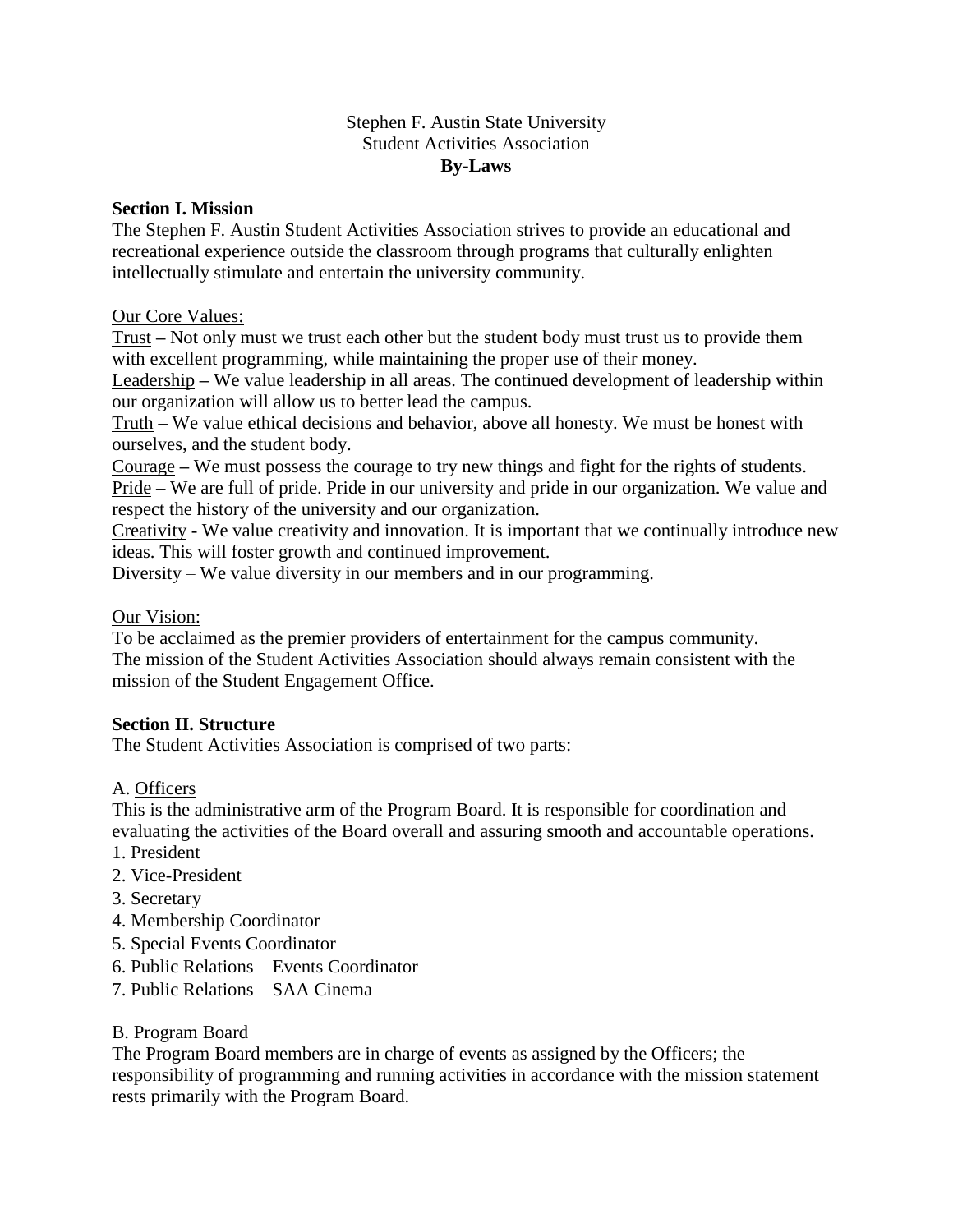### **Section III. Roles and Responsibilities**

A. Program Broad

The Program Board shall have the opportunity to evaluate the performance of the Officers through discussion with their advisors or though a structured evaluation administered by the Advisor.

1. The Program Board shall be responsible for using the funds made available for its use in an appropriate manner.

2. The Program Board is responsible for evaluating all of the programs they coordinate. Formal evaluations should be filed with the President within one week of the completion of the program.

3. Program Board Members should be willing to devote a significant amount of time to the fulfillment of their leadership role. A commitment of one hour per week is required. The Program Board Member must notify the President and the Advisors of their office hours and must maintain those hours or notify the President or Advisors if they need to miss.

4. The Program Board is expected to remain in contact with the SAA Programs office by phone, e-mail, or in person throughout the summer. Members who will be on campus during the summer are encouraged to participate in orientation activities.

5. Program Board Members shall attend all meetings.

a. All members of Student Activities Association that arrive to the weekly meeting after the last name of attendance is called will not be allowed to vote on business for the duration on the meeting.

6. Program Board Members should be in attendance at each event assigned to them. If this is not possible, a replacement should be appointed and introduced to all those involved, especially staff and officers.

7. Program Board Members shall attend all workshops and training sessions scheduled by the Officers.

8. The Program Board should be aware of and responsive to the needs for ethnic and special interest programming.

9. A formal list of goals shall be set each semester for SAA with the assistance of the Officers and Advisors.

10. The Program Board hears all program proposals made by SAA Members.

a. All proposals must have adequate program and budget information as reviewed by the officers and advisors before presentation to the Board.

b. A 2/3 vote of the present and eligible membership must approve all programs prior to their production unless the Advisors grants special permission.

c. The Officers may veto a proposal that has been approved by General

Membership if they deem the program inappropriate. A 4/5 vote is required.

d. No SAA member can be represented by more than one vote.

# B. Officers

Officers shall evaluate the performance of the Program Board. It should make recommendations to the Program Board concerning their individual operations. Officers shall act on behalf of the Program Board at such times that immediate action must be taken.

1. President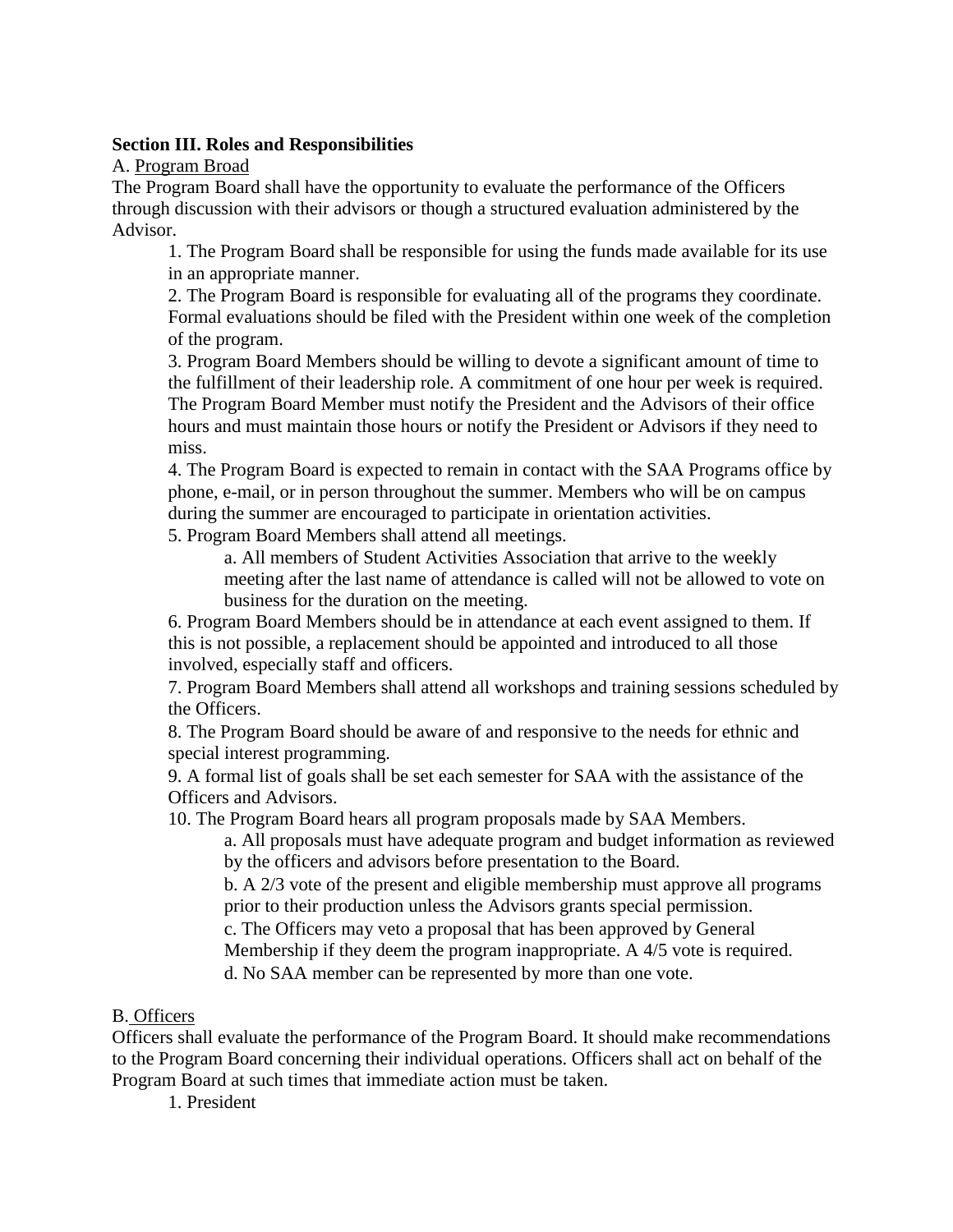The President shall be responsible for the following additional duties:

a. Conducting all meetings and presenting an agenda at least 24 hours prior to any meeting.

b. Issue orders, which will be subject to review and/or repeal by a two-thirds (2/3) majority vote of the Program Board.

c. Full speaking rights within the Program Board, voting rights will be reserved in case of tie only.

d. Designate persons to represent Student Activities at functions where such representation is deemed necessary.

e. Call special meetings of the Program Board

f. The President must maintain regular office hours (20/wk) beginning with the first summer session and ending at the swearing in of the new President.

g. The training of new Officers as well as incoming President.

h. With the Vice President appoint a secretary and special events coordinator.

i. Charged with the overall development and supervision of SAA programming.

j. Maintains relations with all Level 3 organizational presidents.

k. Maintain event database along with event evaluations.

l. Maintain weekly correspondence with all members of the Program Board by sending weekly emails reminding them of that week's events.

m. Must attend 85% of events during each long semester.

n. Train all new members on SAA policy and procedure.

o. Serve as the presiding officer over a set amount of events each month.

p. Maintain strike system for the organization, including but not limited to collecting strike forms, presenting them at officer meetings and notifying members whether or not they have received a strike.

q. Implement proposal process including but not limited to preparing proposal sheets, scheduling who will propose to officers and program board and maintaining a record of all proposals for the semester.

r. Weekly individual meeting with officers to discuss specific duties for the week.

s. Must facilitate a mandatory weekly meeting with their coordinators.

t. Other duties as assigned.

u. Reports to the Advisors and GA.

2. Vice President

The Vice President shall be responsible for the following additional duties:

a. Assume Responsibility of President in case of his or her absence.

b. Full speaking and voting rights within the Program Board.

c. The Vice President must maintain regular office hours (20/wk) beginning with the first long semester and ending at the swearing in of the new Vice President.

d. With the President appoint a secretary and special events coordinator.

e. Maintain records of all SAA expenditures and submit a financial report once a month to the Program Board.

f. Train all new members on SAA policy and procedure.

g. Serve as the presiding officer over a set amount of events each month.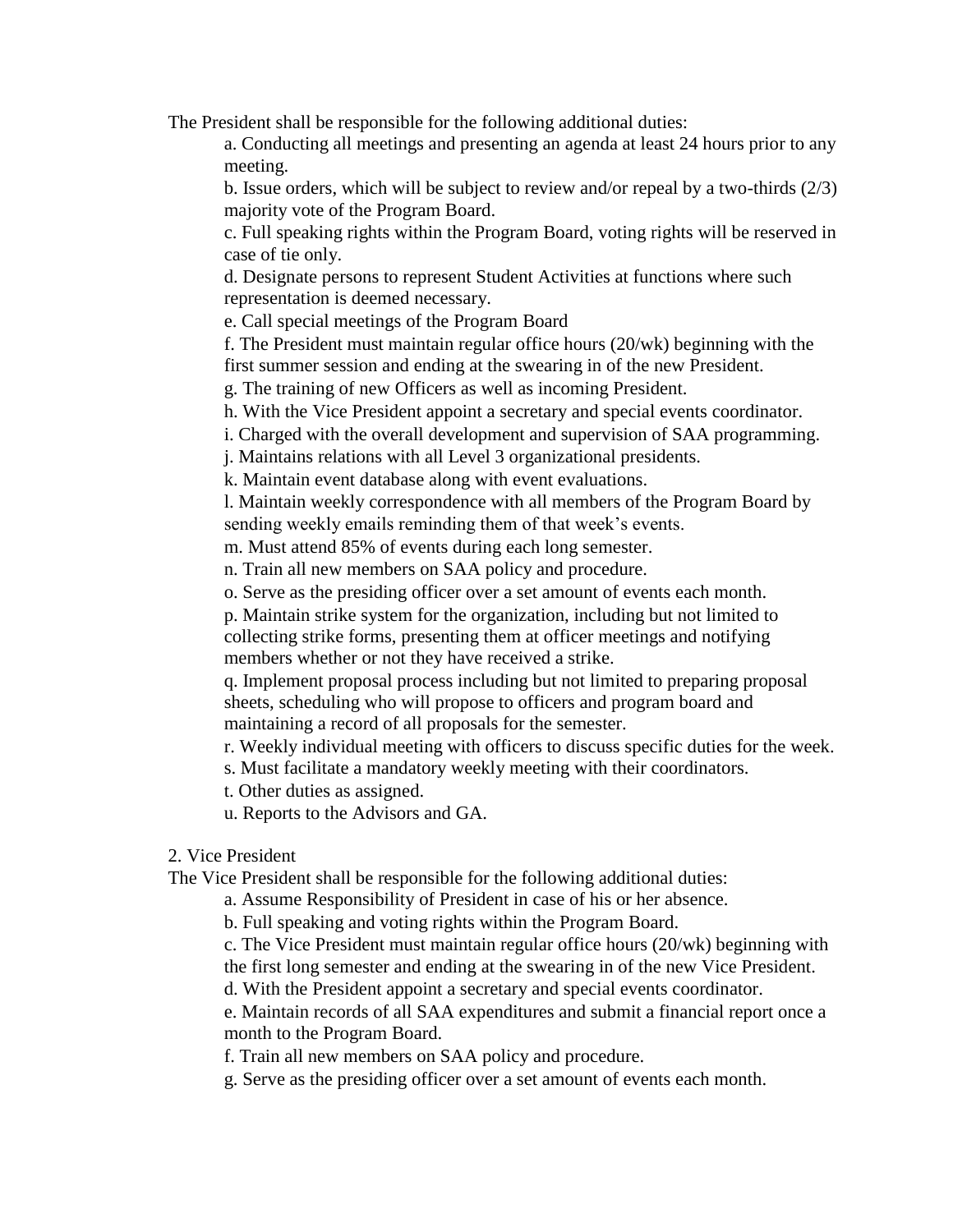h. Responsible for assisting all members in event sign up and replacements when necessary.

i. Maintain SAA event folders, schedule deadlines and insure deadlines are being met.

- j. Must facilitate a mandatory weekly meeting with their coordinators.
- k. Other duties as assigned.
- l. Reports to the President.

#### 3. Secretary

The Secretary shall be responsible for the following additional duties:

a. Full speaking rights within the Program Board.

b. The Secretary must maintain regular office hours (15/wk) beginning with the first long semester and ending at the swearing in of the new Secretary.

c. Prepare a comprehensive set of minutes covering all Program Board meetings and officer meetings.

- d. Maintain volunteer hours for membership.
- e. Train all new members on SAA policy and procedure.
- f. Serve as the presiding officer over a set amount of events each month.
- g. Maintenance of SAA membership database.

h. Responsible for posting weekly minutes in the SAA office by Monday morning following the weekly meeting.

i. Responsible for maintaining volunteer hours for membership.

j. Maintain all program board office hours including but not limited to scheduling and making sure hours are being completed.

k. Maintenance of the SAA calendars and dry erase boards in office.

l. Checking and maintaining the SAA voicemails.

m. Facilitating the voting of member of the week along with member of the month.

- n. Responsible for maintaining all reservations.
- o. Maintenance of office, equipment and supplies including the SAA display case.
- p. Must facilitate a mandatory weekly meeting with their coordinators.
- q. Other duties as assigned.
- r. Reports to the President.

#### 4. Membership Coordinator

The Membership Coordinator shall be responsible for the following additional duties:

a. Full speaking and voting rights within the Program Board.

b. The Membership Coordinator must maintain regular office hours (15/wk) beginning with the first long semester and ending at the swearing in of the new Membership Coordinator.

c. Serve as chair of New Member Selection Committee.

d. Plan and implement a minimum of four SAA social events per year.

e. Train all new members on SAA policy and procedure.

- f. Maintain accurate membership folders for each program board member.
- g. Maintain accurate documentation of all points earned by board members.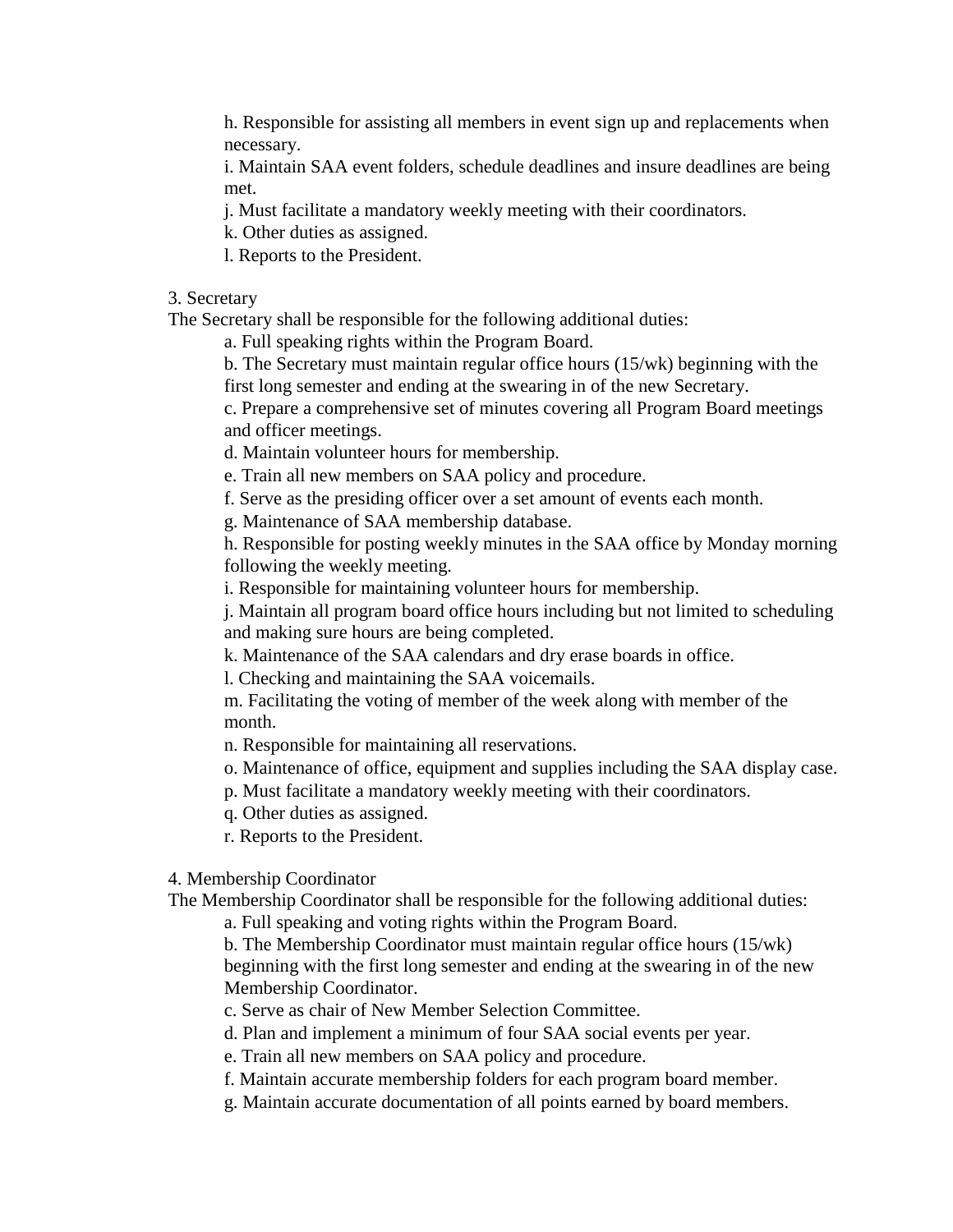h. Facilitate SAA involvement in intramurals.

i. Responsible for the planning and implementation of Mafia socials once a month.

j. Responsible for planning SAA Tailgate socials during the designated tailgates.

- k. Serve as the presiding officer over a set amount of events each month.
- l. Must facilitate a mandatory weekly meeting with their coordinators.
- m. Other duties as assigned.
- n. Reports to the President.

5. Special Events Coordinator

The Special Events Coordinator shall be responsible for the following additional duties:

a. Full speaking and voting rights within the Program Board

b. The Special Events Coordinator must maintain regular office hours (15/wk) beginning with the first long semester and ending at the swearing in of the new Special Events Coordinator.

c. Plan and implement all Special Events (i.e. Homecoming, Welcome Week, Parent's Day, Springfest, Major Concerts and Lumberjack Alleys)

d. Train all new members on SAA policy and procedure.

- e. Serve as the presiding officer over a set amount of events each month.
- f. Prepare annual scrapbook.
- g. Responsible for planning the banquets at the end of each semester.
- h. Maintaining the SAA Fan page.
- i. Serve as chair over homecoming burn shirts and SAA event shirts.
- j. Maintain SAA member pictures.
- k. Ensure visual records are kept from each event (photos, Pine Log articles, etc.) l. Responsible for initiating the planning of Springfest.
- m. Must facilitate a mandatory weekly meeting with their coordinators.
- n. Other duties as assigned
- o. Reports to the President

6. Public Relations –Events Coordinator

The Public Relation - Events Coordinator shall be responsible for the following additional duties:

a. Full speaking and voting rights within the Program Board.

b. The Public Relations Coordinator must maintain regular office hours (15/wk) beginning with the beginning of the summer 2 semester and ending at the swearing in of the new Public Relations Coordinator.

c. Maintenance of SAA calendar of events.

d. Design SAA apparel (i.e. membership shirts, I heart shirts ect.)

e. Work with coordinators of events on advertising plans.

f. Prepare and supervise the distribution of the weekly table tents.

g. Approve any advertising of SAA events including but not limited to posters, fliers, handbills, etc. Along with coordinating the Hot Spot and prepare press

releases for all events as assigned by President and/or advisors.

h. Train all new members on SAA policy and procedure.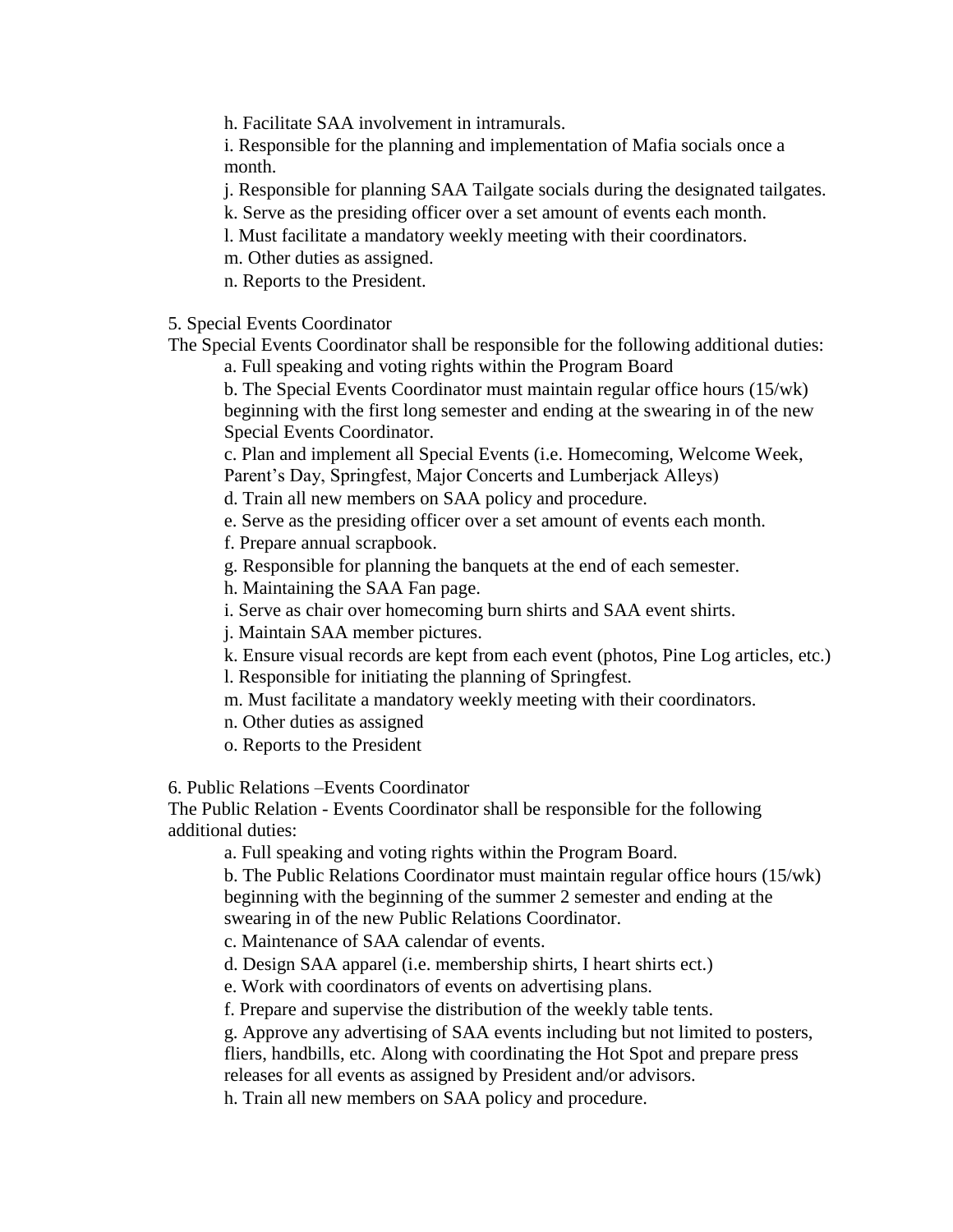i. Serve as the presiding officer over a set amount of events each month.

j. Submit weekly advertisements to the Pine Log.

k. Prepare the annual Stonefort yearbook page.

l. Develop and implement full fledge advertising campaigns for events, including but not limited to nooners, face to face, etc.

m. Determine valuable advertising areas and make sure something SAA related fulfills each spot.

n. Must facilitate a mandatory weekly meeting with their coordinators.

o. Maintain open communication and offer PR assistance to the other PR officer.

p. Other duties as assigned.

q. Reports to the President.

7. Public Relations – SAA Cinema

The Public Relations – SAA Cinema Coordinator shall be responsible for the following additional duties:

a. Full speaking and voting rights within the Program Board.

b. The Public Relations – SAA Cinema Coordinator must maintain regular office hours (15/wk) beginning with the beginning of the summer 2 semester and ending at the swearing in of the new Public Relations – SAA Cinema Coordinator. c. Prepare press releases for all SAA Cinema events as assigned by the President and/or Advisors.

d. Work with coordinator of late night events and advertising plans.

e. Approve any advertising for the SAA Cinema including but not limited to posters, fliers, handbills, etc.

f. Train all new members on SAA policy and procedure.

g. Serve as the presiding officer over a set amount of events each month.

h. Submit weekly advertisements to the Pine Log.

i. Maintaining the SAA Cinema social media group.

j. Facilitate the voting of movies.

k. Work with the Student Activities GA on ordering movies.

l. Create weekly promos for the movie theater.

m. Maintaining and updating the SAA movie line.

n. Responsible for coordinating the posting of movie posters around campus and making sure they are taken down in a timely manner.

o. Must facilitate a mandatory weekly meeting with their coordinators.

p. Maintain open communication and offer assistance to the other PR officer.

q. Responsible for gathering all SAA Cinema T-Shirt information and reporting to the advisor to make necessary orders.

r. Other duties as assigned.

s. Reports to the President.

C. Advisors, Graduate Assistant and Student Assistants to the Program Board

1. To advise the Program Board in developing co-curricular programs.

2. Attend Program Board meetings and Officer Meetings.

3. Attend and supervise events along with the Program Board Members.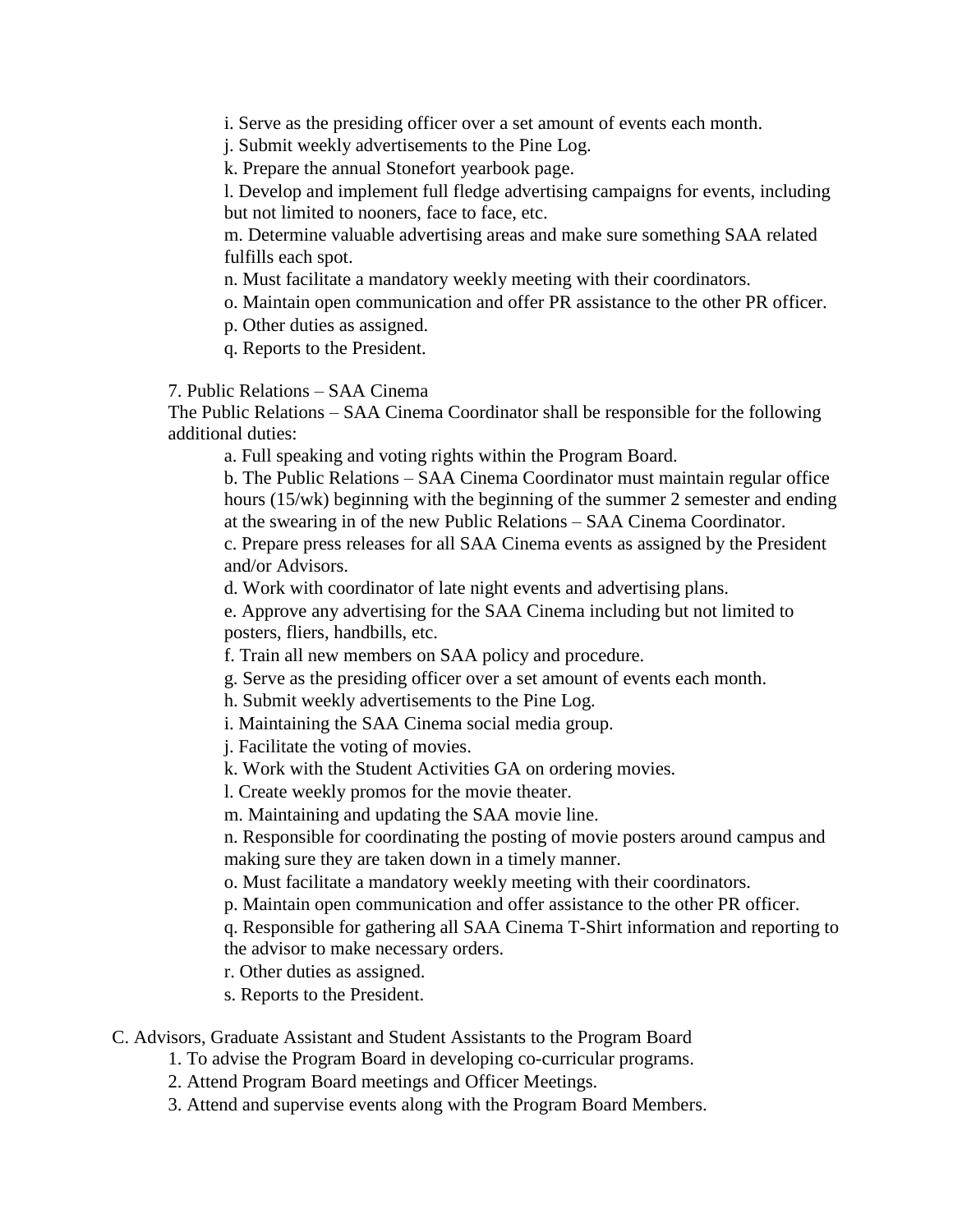4. Supervise the budget of SAA and authorize all expenditures.

5. Supervise the Late Night and Weekend Programming budget and authorize all expenditures.

6. Assist Program Board in planning programs, evaluation of programs, general meetings, work in progress, etc.

7. Counsel students as appropriate.

8. Assist in personal development of students by guiding them in organization skills, leadership activities and planning workshops and other suitable activities.

9. Assist in negotiations with agents and the preparation and review of contracts for programs.

10. Supervise and evaluate all programming.

11. Supervise all movie theater related events, including but not limited to SAA Cinema, specialty events, etc.

## **Section IV. Events**

A. Every event should have one Officer present.

B. Events must be approved by a majority of the current membership of SAA before the Advisor can call for a contract.

C. President should attend 85% of all events (excluding movies). These events are in addition to events assigned to oversee as an officer.

### **Section V. Benefits**

A. Complimentary Passes

Each member of the Program Board, when it is possible will receive one complimentary pass to all Program Board events that have a complimentary pass list.

B. Members will receive graduation chords if they are a member for at least 2 years (4 long semesters) and graduate as a current member of SAA.

C. Members are considered to be Alumni of SAA if they have been a member for at least 3 years (6 long semesters) and are in good standings, subject to Advisors and Officers approval.

D. Stipends for Officers

The Officers shall receive a bi-monthly stipend as determined by the Advisor.

E. Personal Rewards

The single most important compensation for students participating in SAA Programs activities should be the personal growth and satisfaction derived from serving the University and its students. Through planning and producing programs, the development of friendships with members, chairpersons, advisors, faculty, staff and administrators, the students involved have a unique opportunity to expand their association and experiences while fulfilling a vital role for the University.

## **Section VI. Tenure for Officers and Chairpersons**

A. Officers

1. The new officers shall assume office at the Annual SAA Programs Award Banquet and shall retain their positions until the following Awards Banquet.

2. The new officers shall train with the outgoing officer board from the time of their appointment until they take office.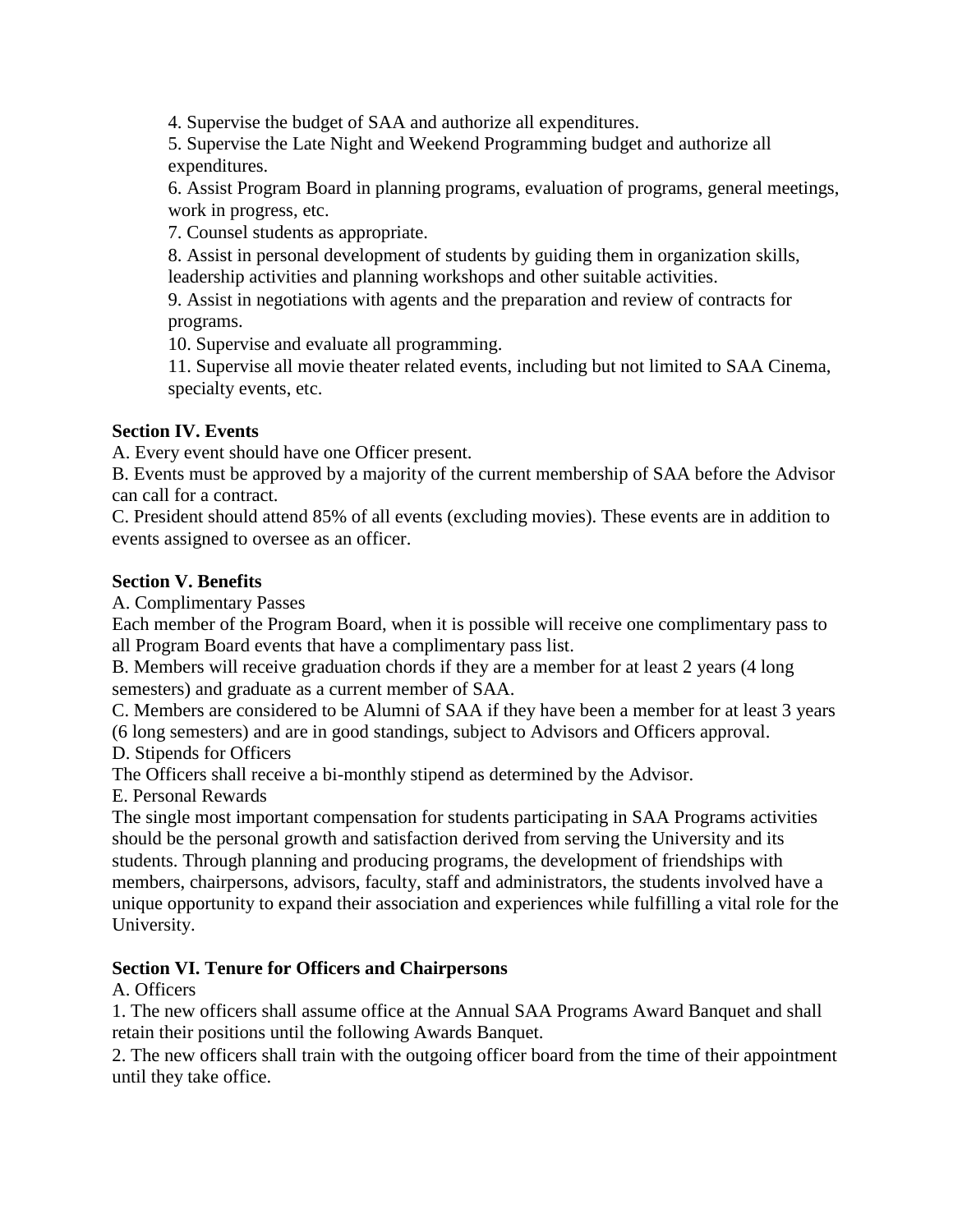### **Section VII. Removal of an Officer**

Failure of an Officer to meet the expectations as outlined in the preceding sections can constitute grounds for removal. Two methods for removal exist.

A. Removal by majority vote of entire membership.

a. At any time a member may make a motion to have an officer removed from the Program Board

b. The motion must be presented to the President 24 hours before the beginning of the meeting in which the vote is to take place.

c. The officer may appeal the decision of the membership in the following order: Advisor, and then the Director of Engagement.

#### B. Employee Removal System

#### a**. Conference with the President to outline infractions**

It is the responsibility of the President to schedule a special meeting with the Officer in question in order to relay the basis for concern and allow the Officer to offer an explanation. The purpose of this meeting is to agree upon means for improving the situation. These means for improvement and infractions occurred should be put in writing and signed by both the President and the Officer. This then outlines their agreement. The member should be informed about the meeting prior to it happening and should be furnished a copy of the agreement between the President and the Officer after the meeting.

#### b. **Dismissal of Officer**

If the course of action agreed upon in the President's individual conference is not met by the time agreed upon, or by a reasonable amount of time as determined by the President, the President will be charged with the responsibility of removing the officer in question.

### c. **Causes for Acceleration of Procedures**

If at any time, during the above procedures, the Officer refuses to agree to a plan for improvement, the situation should immediately be brought to the attention of the Advisor so a quick disposition can be made of the situation.

#### d. **Appeals**

An officer may appeal their removal from office to the Advisor and then to the Director of Engagement.

#### **Section VIII. Suspension of a Program Board Member**

Failure of a Program Board Member to meet the expectations as outlined in the preceding sections can constitute grounds for removal. Three methods for removal exist. A. Removal by majority vote of entire membership.

a. At any time a member may make a motion to have another member removed from the Program Board

b. The motion must be presented to the President 24 hours before the beginning of the meeting in which the vote is to take place.

c. The member may appeal the decision of the membership in the following order: Advisor, and then the Director of Student Engagement.

#### B. Volunteer Removal System

a. **Conference with the President**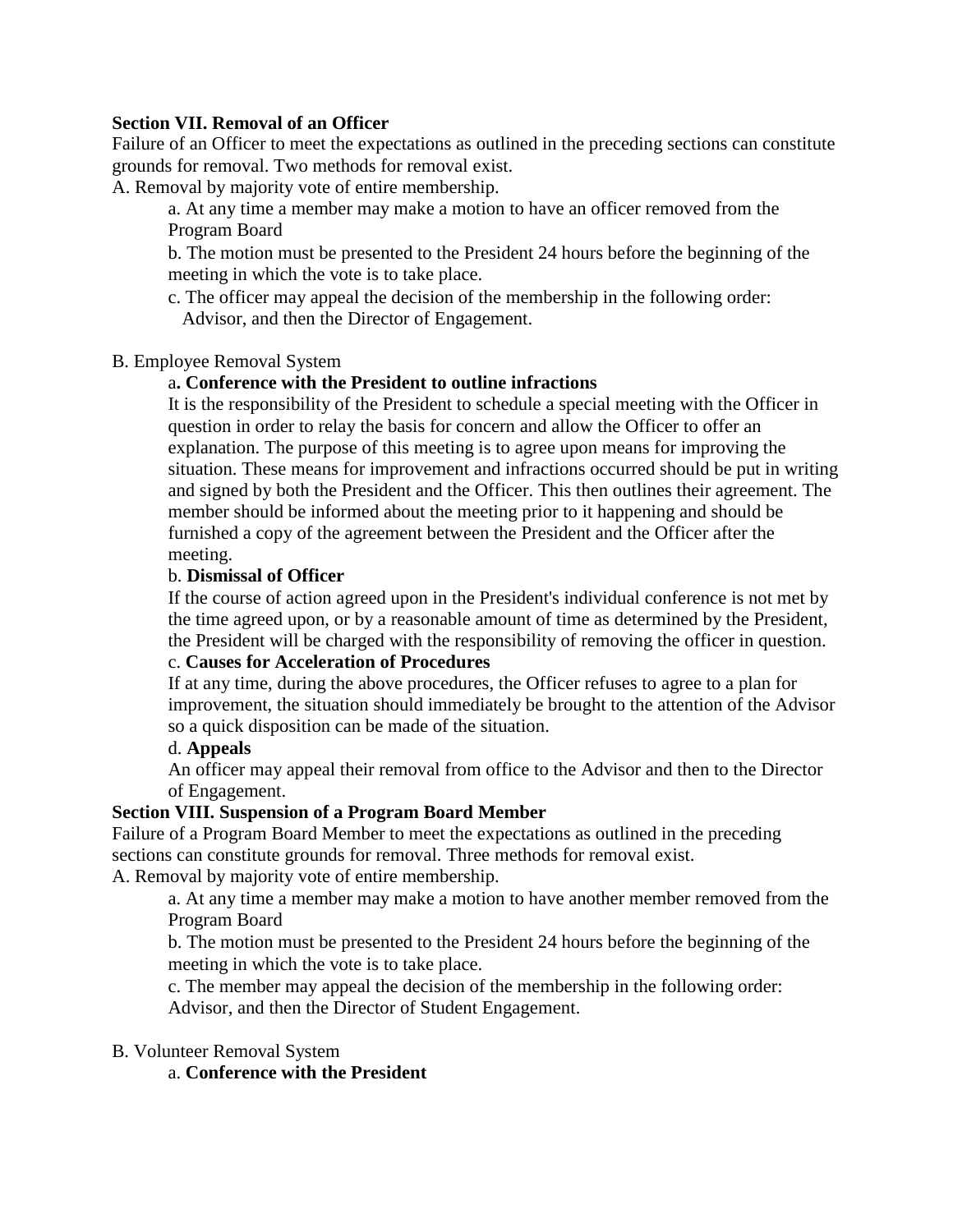It is the responsibility of the President to schedule a special meeting with the Program Board Member in question in order to relay the basis for concern and allow the member to offer an explanation. The purpose of this meeting is to agree upon means for improving the situation. These means for improvement and infractions occurred should be put in writing and signed by both the President and the Program Board member. This then outlines their agreement. The member should be informed about the meeting prior to it happening and should be furnished a copy of the agreement between the President and the member after the meeting.

#### b**. Conference with Advisor**

If a reasonable amount of time has expired and the problem still persists, it is the responsibility of the President to bring the matter to the Advisor for consideration. The Program Board member will schedule a special meeting between the member in question and the Advisor. During this meeting the basis for concern will again be made clear and steps will be outlined to eliminate the concern. If after a reasonable amount of time the concerns have not been corrected the Program Board member may be suspended from the organization by decision of the President and the Advisor.

### C. Strike System

Each member will be allowed three strikes. Upon receiving the 3rd Strike, the member in question will be voted on by the programming board as to whether or not they may maintain membership. If a member receives additional strikes past the initial 3 strikes, they must meet with the advisors to determine their eligibility within the organization. Examples of situations resulting in a strike are outlined in the membership contract [Section 21. Part 5]. Members who receive a strike will be notified by the President as situations occur. Members have the opportunity to appeal strikes through appropriate processes as outlined in the By-Laws. In the instance a situation is not specifically outlined, the officer board shall determine an outcome.

### I. Appeals

a. A member may appeal a strike using the appeal form available in the Office of Student Activities Association, or on the SFA Axes website.

b. A member may appeal in writing the decision of removal to the Coordinator of Student Activities Association.

### II. Length of Suspension

Once suspended, a member may regain member status in the organization through reapplication after one long term or two short terms. When any suspended member rejoins he/she is automatically under probationary status for 90 days and may be removed from the organization within that time frame by decision of the Advisor.

### **Section IX. Governing Documents**

The Student Activities Association's governing documents are comprised of the Constitution, Bi-Laws, and the Member Contract.

#### **A. Constitution and Bi-Laws**

The SAA Constitution shall be the primary governing document of the SAA Board; therefore; in any case where the By-laws and the Constitution may conflict, the SAA Constitution shall take precedence.